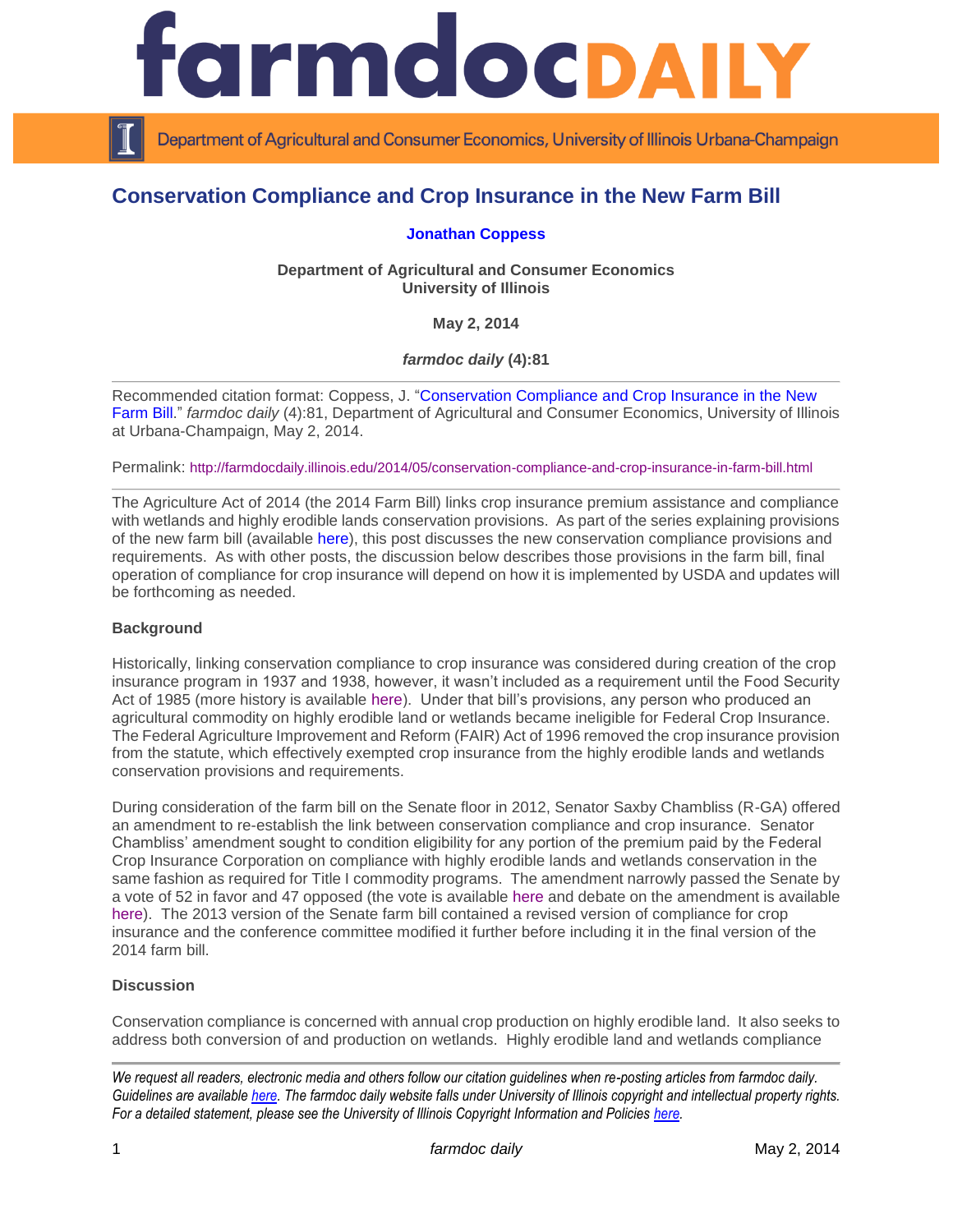have historically (since the 1985 Farm Bill) been two separate components of compliance, receiving somewhat different treatment due to the conservation issues each seeks to address. They often have parallel or similar operational aspects as well and the new farm bill builds upon that existing structure.

Under the 2014 Farm Bill, failure to comply with the conservation compliance provisions will result in the person becoming ineligible for any portion of the crop insurance policy's premium that is paid for by the Federal Crop Insurance Corporation (FCIC) – commonly referred to as premium subsidy or premium assistance, both terms are used interchangeably in this discussion. Importantly for crop insurance premium assistance, ineligibility only applies in a forward-looking manner such that a person can only be ineligible in reinsurance years after the date that USDA has reached a final determination on the violation. Final determination in this setting means the person can first exhaust all administrative appeal rights before becoming ineligible and if that falls during the reinsurance year, the person becomes ineligible the following year. Ineligibility cannot, however, apply to existing or prior reinsurance years. These explicit provisions in the statute mean that ineligibility for crop insurance premium assistance only impacts future years; there is no authority to impact current or previous crop insurance policies or contracts. According to the Standard Reinsurance Agreement (SRA) between the insurance companies and the FCIC the reinsurance year begins on July 1 and ends on June 30<sup>th</sup> of the following year (the SRA is available [here\)](http://www.rma.usda.gov/pubs/ra/). Again, these provisions are common for both highly erodible lands and wetlands compliance.

*(1) Highly Erodible Land Conservation Compliance*

A violation of the Highly Erodible Land provisions occurs when a person produces an agricultural commodity on any field that is considered predominantly highly erodible or if the land has been designated for non-cultivation under a USDA program. (16 U.S.C. §3811(a)). For purposes of compliance (including wetlands), the statute defines agricultural commodity as any crop that is planted and produced by "annual tilling of the soil," while including sugarcane. (16 U.S.C. §3801(a)(1)).

By applying a conservation plan for the land that has been approved by NRCS, the person can remain eligible for crop insurance premium subsidy while producing a crop on highly erodible land (or at least portions of it). Additionally, any person subject to compliance for the first time solely because the 2014 Farm Bill relinked compliance and crop insurance is given five reinsurance years to develop and comply with a conservation plan before becoming ineligible for premium assistance. If a person would have been in violation if they had participated in programs requiring compliance after the 2014 Farm Bill was enacted (February 7, 2014) and the person remains in violation, the person has two reinsurance years to develop and comply with an approved conservation plan.

#### *(2) Wetlands Conservation Compliance*

For wetlands conservation compliance, there are two types of violations: (1) production of an agricultural commodity in any crop year on converted wetland; and (2) beginning after November 28, 1990, any conversion of a wetland (includes draining, dredging, filling, etc. if it serves to make production possible). (16 U.S.C. §3821(a) and (d)). Either of these constitute a violation of the statute and may impact eligibility for premium assistance in future reinsurance years.

The date of conversion is important for ineligibility under the wetlands provisions. If the wetland was converted after the 2014 Farm Bill goes into effect (February 7, 2014), then ineligibility for crop insurance premium assistance applies as stated to subsequent reinsurance years. If, however, the conversion impacts less than five acres on the farm, the person may pay a contribution equal to 150 percent of the cost of mitigation for the converted wetland. This contribution goes into a dedicated fund at USDA for wetland restoration purposes.

If the wetland was converted before the 2014 Farm Bill went into effect (February 7, 2014), then ineligibility for crop insurance premium assistance will not apply based on that conversion. In other words, prior conversions of wetlands appear to be grandfathered for purposes of being eligible for crop insurance premium assistance with the new date trumping the provision regarding conversions after November 28, 1990. Further information from USDA in the regulations can be expected to clarify the matter. It is not written to impact eligibility for Title I commodity programs, however, which presumably still apply the 1990 date for violations based on a conversion.